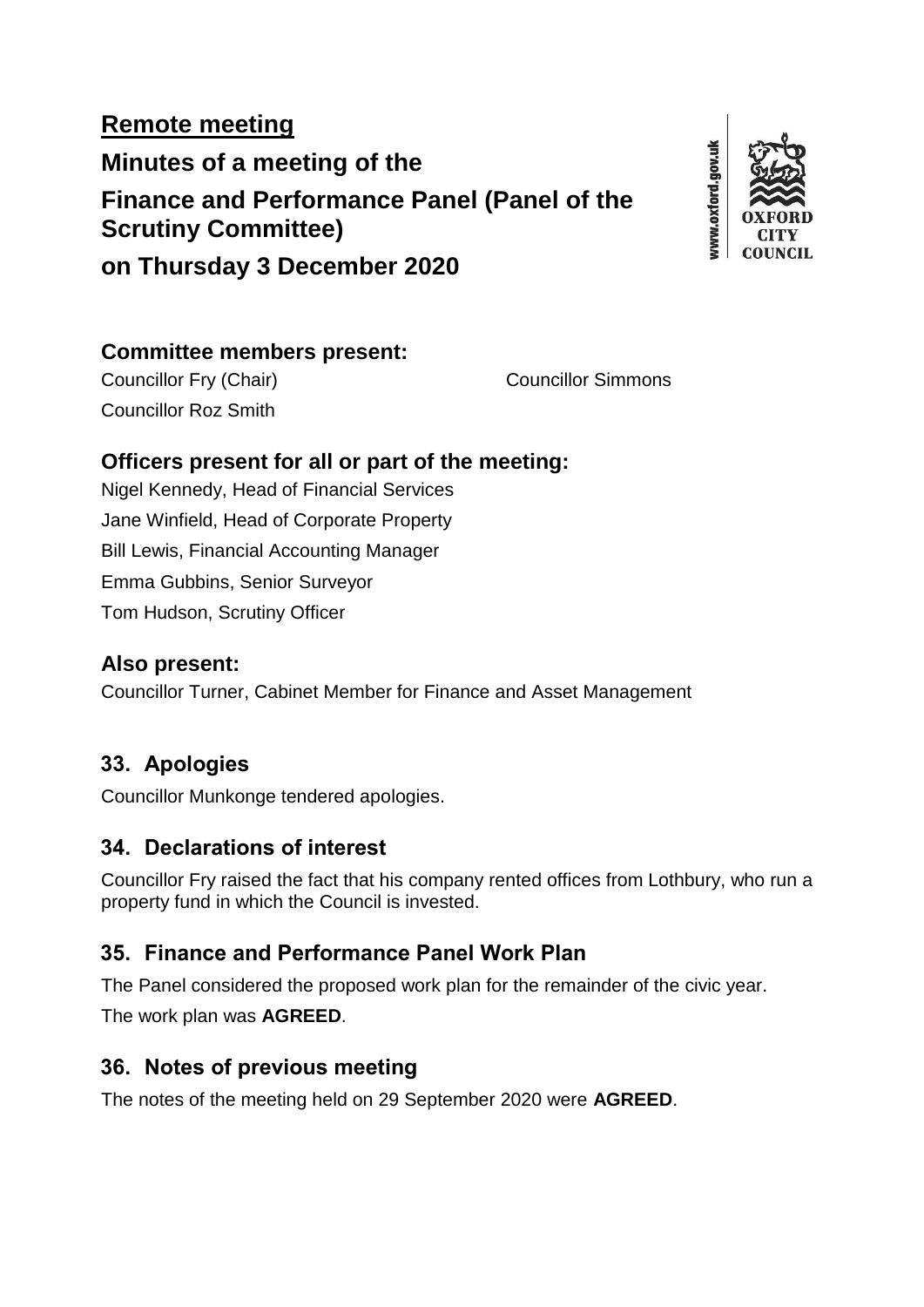# **37. Treasury Management Mid –Year Report**

Bill Lewis, Financial Accounting Manager, introduced the Treasury Mid-Year report to the Panel. In introducing the report, it was underlined that the economic overview and interest rate forecasts were represented the facts on the date provided and were subject to revision in light of major economic events. Highlighted as greatest interest to the finances of the Council was the investment income forecast, which was down from the budgeted £1.223m to a forecast figure of £1.044m. Whilst there had been falls, the Council's fixed term investments had insulated it partially from wider falls, but those effects would become more keenly felt with the passing of time. The Council's new investments in multi-asset funds were progressing, with the on-boarding of the two preferred funds taking place and signing of contracts for the £5m investment in each early in 2021. Falls in the value of property funds were highlighted, though a recent upturn in capital values was also noted. Dividend rates had remained stable. Overall, performance remained within the tolerances of the Council's prudential indicators as set out in its Treasury Strategy.

In its Scrutiny of the report, more information was sought about the basis of the Council's forecast reduction in investment returns. The key contributor was explained to be the fall in fixed term investment rates, which had fallen from the region of 0.7 – 0.8% to closer to 0.3%. As existing fixed term investments expired they would be reinvested at the lower rate, reducing returns. Fluctuations in cash flow, due to increased spending related to Covid and receipt of government grants related to the same also meant that the Council had greater liquidity requirements, reducing the overall amount invested in higher-paying long term investments rather than money markets.

It was also questioned whether the Council was in a position where any of the investments which had seen a fall in capital value would need to be liquidated and the losses realised. It was confirmed that the property funds, which had seen the biggest fall in capital values within the portfolio, were long term investments providing a strong income and the Council did not intend to sell them.

The Panel questioned the expected rate of return from the Council's multi-asset funds. Although the rate of return was not fixed and would be dependent on the performance of the fund, the anticipated return was set at 3%. This level was a conservative estimate, based on the previous performance of between 4 and 4.5%.

The report was **NOTED**.

# **38. Integrated Performance Report 2020/21 Q2**

Nigel Kennedy, Head of Financial Services, introduced the Integrated Performance Report Q2 to the Panel.

General Fund deficits had reduced from the previous quarter from £8m to £2.4m owing to unanticipated government support, primarily around lost fees and charges for local authorities. The Council would not receive this money until year end, but were anticipating a payment in the realm of £8.5m. The key variances contributing to the overspend were business improvement, where the Council had needed to invest in additional ICT capacity to facilitate remote working, and community services where leisure centre closures and the loss of income from hiring the Town Hall were the main contributors. Commercial rent income was forecast to fall in the end of the year, as well as street trading income and a significant loss in car parking income. The dividend received from the Council's company, Oxford Direct Services, had been reduced, with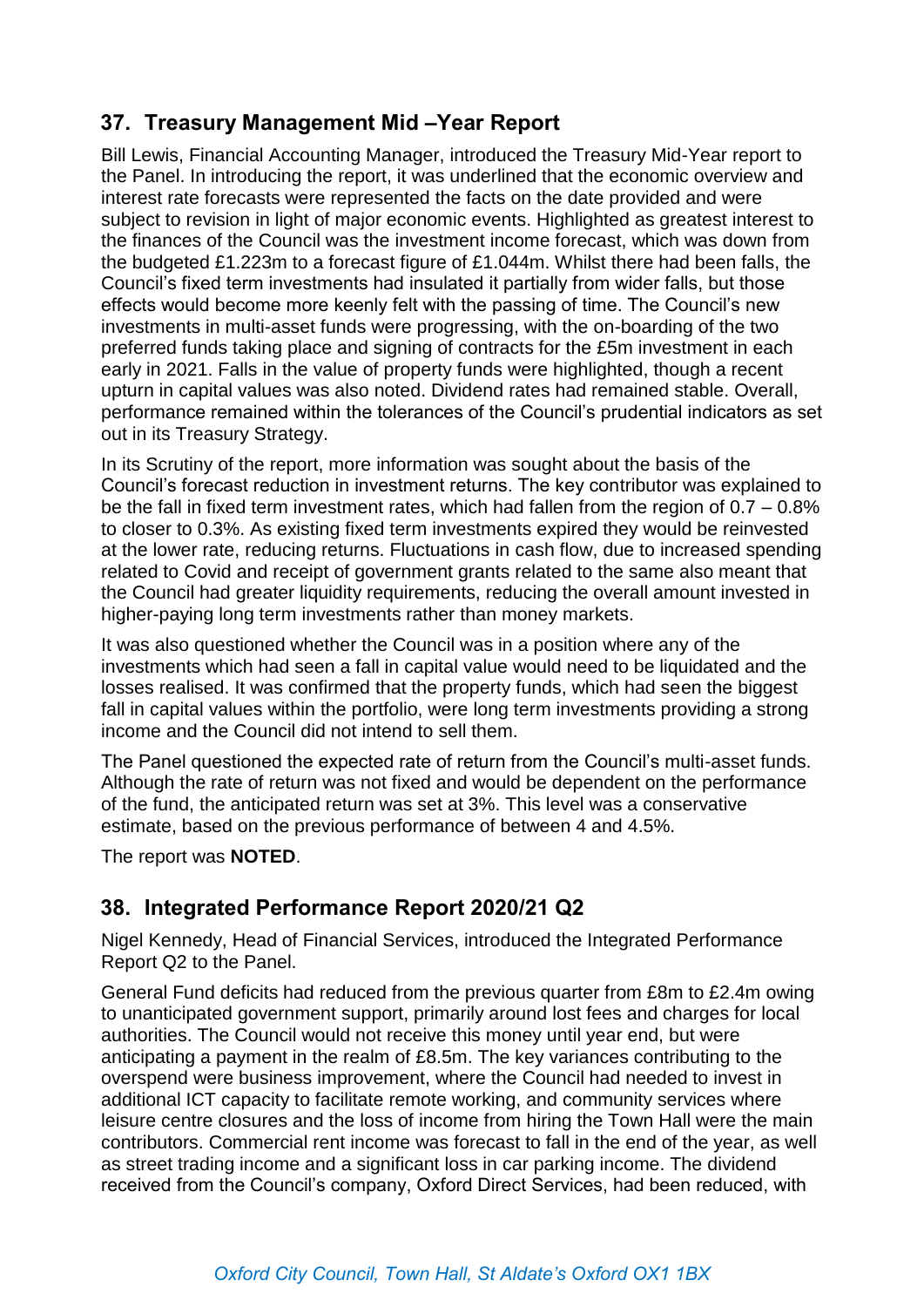the reduction from the previously expected dividend to be in the region of £1.1m. Expenditure had also increased, mainly in the areas of homelessness provision and food-parcels provided through the localities team to vulnerable residents.

The Housing Revenue Account showed an adverse variance of approximately £1.2m, based mainly on the cost of provision for the support of vulnerable families, the cost of PPE and provision for bad debts.

The Panel's attention was brought to a newly-implemented replacement for the optimism bias in the Capital programme, detailing whether schemes were on or off target and the overall size of those schemes. The main projects off target were those which had been paused in June as part of the Council's financial stabilisation process in light of Covid.

In response, the Panel raised an issue of the proportion of car parking spaces in Council car parks being occupied by NHS workers with free usage, and asked what the implications on income would be. The position was being reviewed, but it was agreed that this information would be circulated outside the meeting.

With the high number of activities and costs associated with responding to Covid it was recognised by the Panel that scrutiny of the underlying financial position was more difficult, but that this would be made easier by highlighting which spends were deemed one-off and which were ongoing. Likewise, greater clarity about the assumptions made for income levels in the future would also aid scrutiny, as would disaggregating income received and income (particularly income from government related to loss of fees and charges, which would need auditing) which was due to be received in the future. It was agreed that the latter suggestion could be implemented in future reports. The other requested information would be available within the draft budget proposals.

Previously, spend on PPE had been recognised to include other items as well as PPE and the figures were agreed to be split out between PPE and non-PPE items. These figures were absent from the report; it was agreed that they would be circulated outside the meeting.

Bearing in mind the speed of change within the economic situation, the Panel sought an update on the adverse variance within Regeneration and Economy. It was confirmed that a deep-dive into the figures had taken place, and that unless Christmas was particularly good for trading making the figures better than predicted, officers were confident that the model's forecast was robust.

The Panel and officers discussed the higher level of uncertainty faced by the Council in budgeting because of Covid-19 and the outcome of Brexit negotiations. The forecasts were made based on the best evidence available, but would invariably become more accurate as greater certainty around these macro-economic issues arose. Agreement of the budget in February would provide an opportunity for more up to date data to be factored into the Council's budgeting.

The report was **NOTED**.

# **39. Written Questions for Budget Review Group**

The Panel considered the proposed list of written questions to pre-submit to officers prior to the Budget Review Group meetings in January 2021. The proposed list was **AGREED** with any additional questions by members to be incorporated after the meeting.